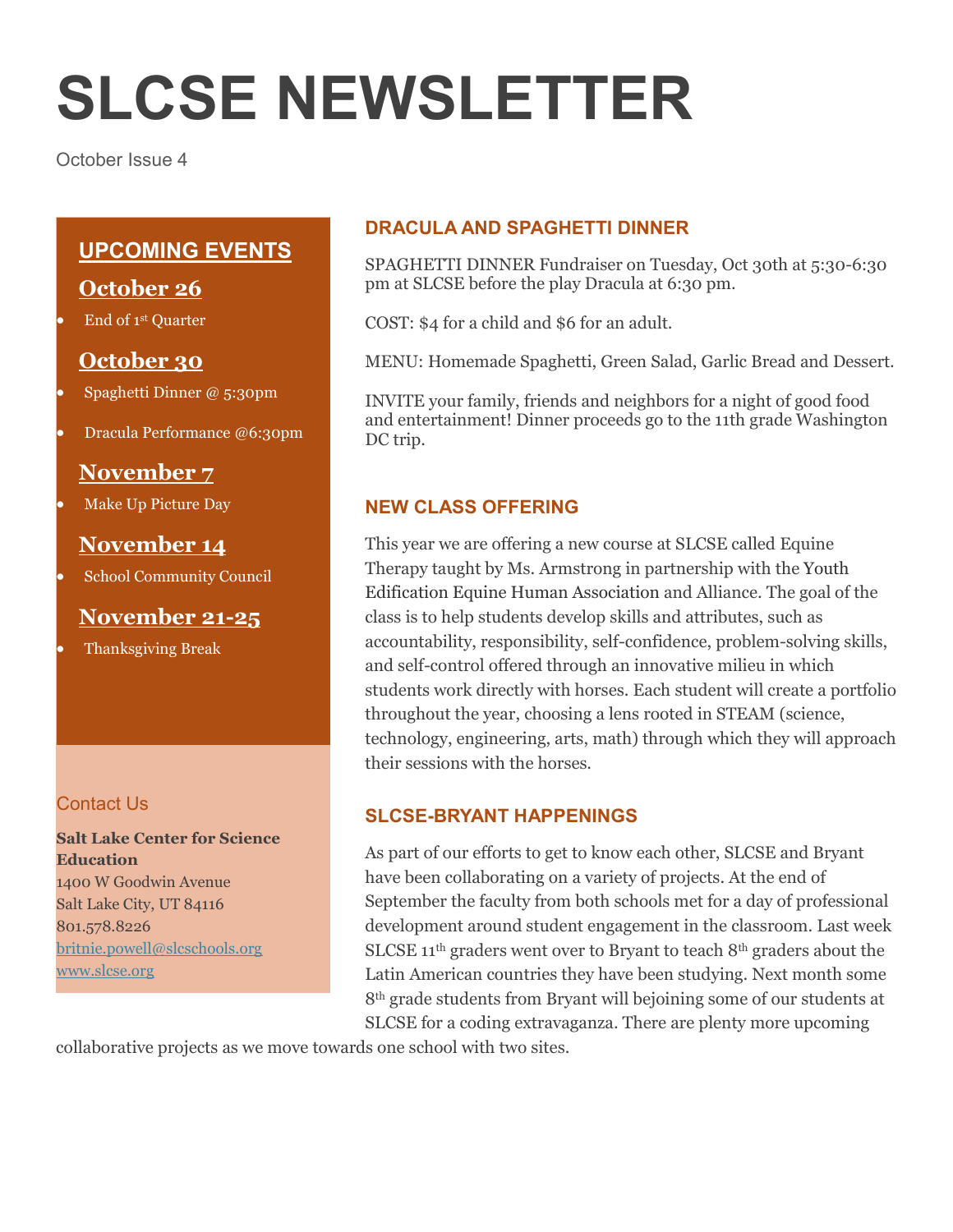

# *Holiday Wreathes*

Wreathes come fresh from the Pacific Northwest. The cost is \$30 for a wreath or a 10' garland. They will arrive the week after Thanksgiving. Anyone interested in buying them can do so through the front office, or from an 11th grade student who is going to DC.

All orders must be received by November 2nd.



### **NEW TEACHER SPOTLIGHT**

Kat Gilmour is new to SLCSE and has previously worked in SL District with Special Education, ELP/Gifted Education, and as a 6th grade teacher. Kat attended the University of Utah and Ohio State University for graduate school while teaching in the Columbus, Ohio school system. In addition, Kat worked for the Department of Defense Education Activity teaching overseas in Portugal, Germany and Japan. In her spare time Kat loves technology of all kinds, the outdoors, biking, and cooking ethnic dishes!

#### **11TH GRADE BIOLOGY**

Students recently visited the site of a small wildfire behind the State Capitol to assess how the fire has impacted biotic and abiotic components of the ecosystem.



#### **RIO MESA**

Advanced science research and AP environmental science joined with middle school students from both SLCSE and Bryant campuses to participate in an absolutely amazing trip to Rio Mesa filled with field science, adventure (the rainy and muddy kind!), and friendship.